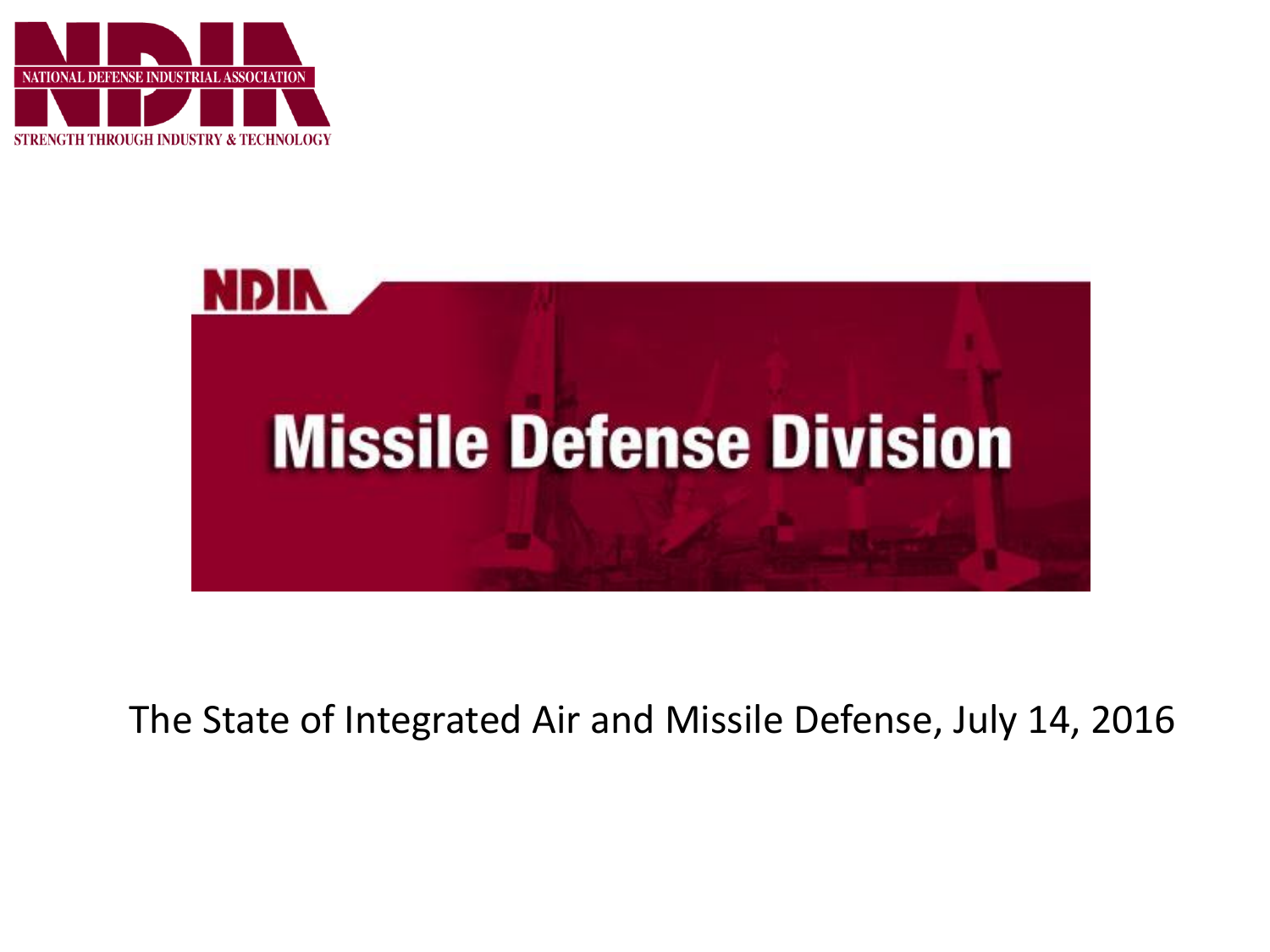



## **MISSILE DEFENSE DIVISION**

#### • MISSION & PURPOSE

- Develop and reflect industry view on government policies, practices, needs and problems pertaining to missile defense
- Foster mutual understanding and effective working relationships between the Defense Department, the military departments and industry
- Identify and help resolve missile defense issues and matters of common interest to both government and industry
- Provide a means for dialogue on all missile defense matters relating to the planning, programming, acquisition, deployment and prospective legislation

#### • ORGANIZATION

- The Missile Defense Industry Group (MDIG): Assists in maintaining a high level of awareness in the planning, budgeting and execution of major U.S. missile defense programs; broader developments in arms control and strategic forces; and political developments in DC
- The division's subcommittees: organize activities and respond to missile defense issues of national interest
- The division's executive committee: conducts quarterly meetings at which senior missile defense leaders offer presentations on current topics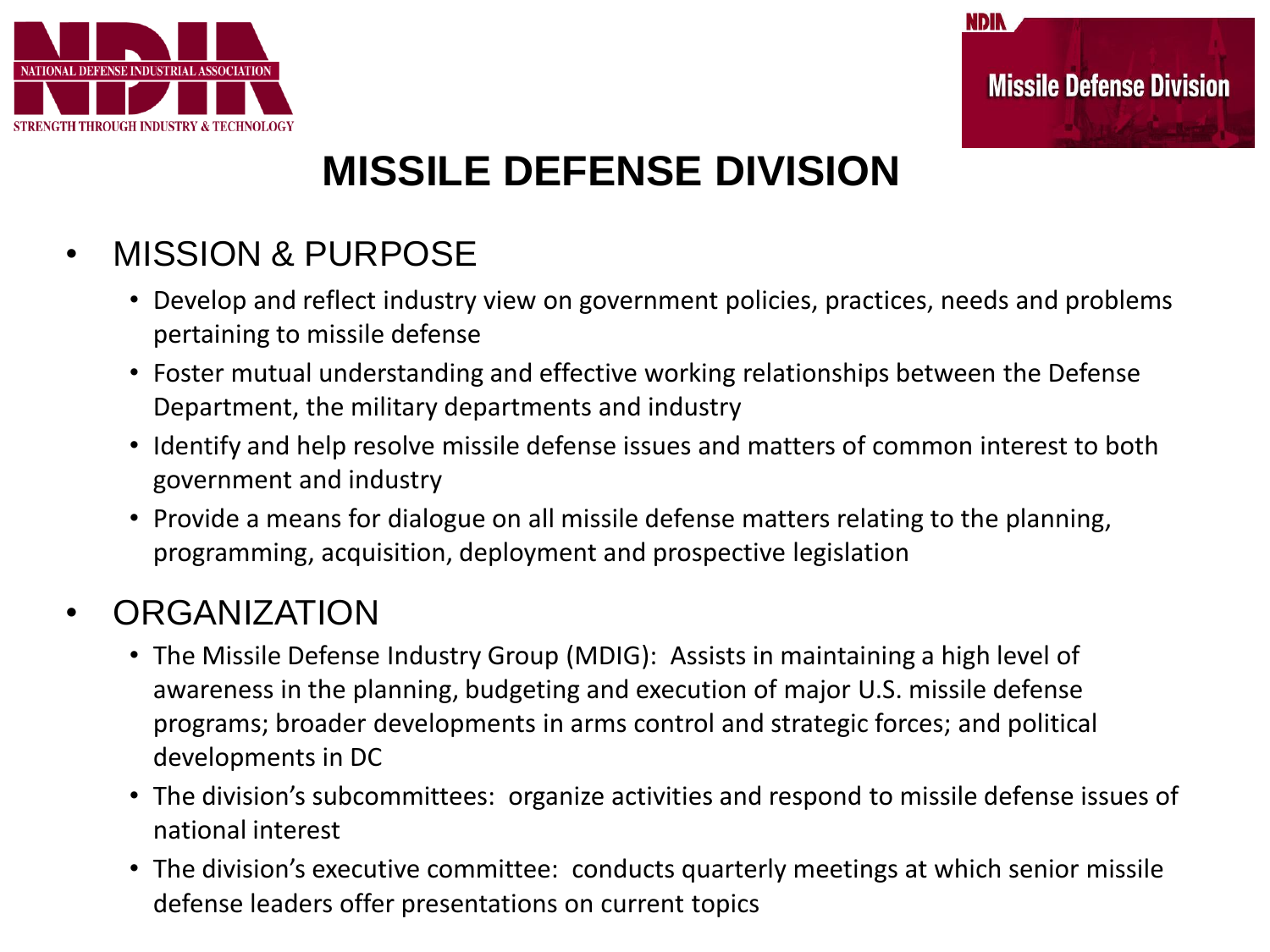



## **MISSILE DEFENSE DIVISION**

- Activities
	- MDIG provides a bi-weekly exchange of information between government representatives, NDIA corporate members, consultants and others
	- Addresses/luncheons: Frank Rose, Assistant Secretary of State; LG Mann, SMDC; RDML Jesse Wilson, JIAMDO
	- Missile Defense Open House on Capitol Hill
	- Currently in discussions with MDA leadership to:
		- sponsor periodic luncheons at which MDA two-letter staff principals provide timely perspectives on the missions of the Agency
		- reestablish NDIA Awards for excellence in the missile defense community
		- host the annual Ronald Reagan Missile Defense Forum